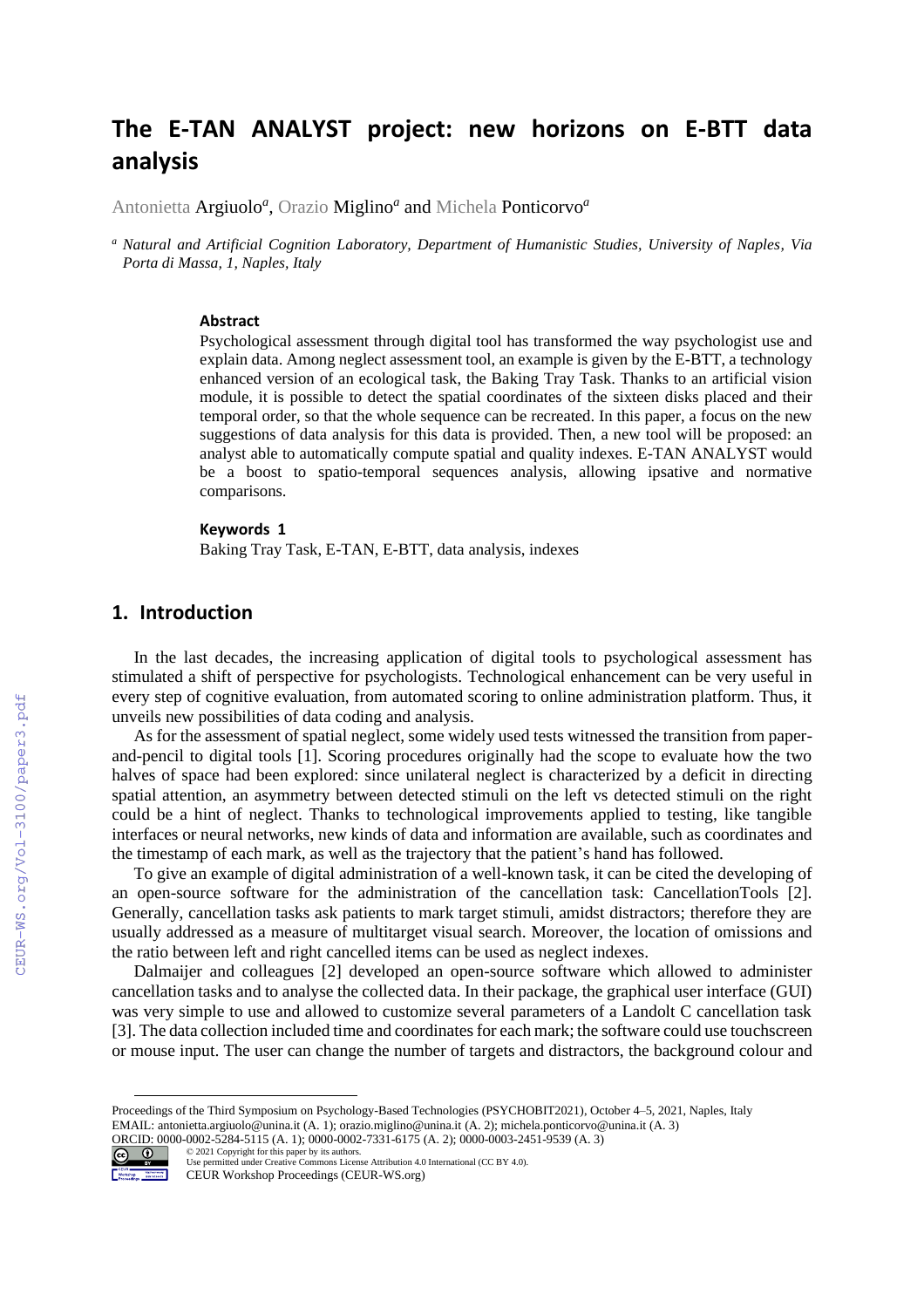the visibility of the cancellation marks; moreover, each session and customized task can be saved and reused later. It is also possible to import tasks as image file.

As regards the data analysis, the author included several quantitative measures from cancellation literature and completed them with others they have developed. These measures can be divided in three categories: *biases in spatial attention* (omissions, revisits, centre of cancellation, first marking), *measure of search organization* (standardized inter-cancellation distance, intersection rate, best R, standardized angle) and of *general performance* (timing, search speed, quality of search). For the explanations and calculation algorithms of each index, please refer to Dalmaijer and colleagues. What was important to underline was how the transition from analogical to digital allowed the collection of complex data and thus stimulated new ideas on how to use them.

### **2. Baking Tray Task and E-BTT**

Another example we would focus on in this paper is the Baking Tray Task (BTT) [4]. BTT is a neuropsychological task developed as a quick and simple test for the assessment of neglect. It consisted in placing sixteen 3.5 cm blocks on a 75x100 cm tray, as evenly as possible, as they were buns to be baked in an oven. Similarly to cancellation, the number of block in each half of space was counted: a configuration more unbalanced of 7/9 blocks were considered a sign of neglect. But unlike other classical tests like cancellation, the BTT referred to a typical everyday situation, such as baking buns, which made of it an ecological task. Ecological validity refers to result generalization to other situations: in other words, if the deficit or the behaviour observed in the "artificial" condition showed itself the same way in "natural" conditions. Indeed, it is common to notice dissociations between the performance on neuropsychological tests and the real functional recovery of patients with neglect [5, 6], from which derives the need to support the classical tests' score with ecological tasks.

BTT is easy to administer and proved to be sensitive in diagnosing neglect, especially when combined with other batteries [7]. It includes an empty space to be filled with "buns", so there are no correct positions or configurations: the only rule is to spread them and not to move them once placed. As a consequence, the BTT seems to be unaffected by practice effects [4] or by demographics like age, education and gender [8].

In recent years, BTT was enhanced thanks to a technological improvement by Cerrato and colleagues [1, 9, 10]. Thanks to an augmented reality system and a platform connected with an online database, it was possible to improve the spatial data collection and data analysis. In its latest version, the prototype was called E-TOKEN and was a hardware-software platform for the evaluation of visuospatial abilities in peri-personal space. Although its original purpose was to administer BTT in an enhanced way, E-TAN potentially allows the design and administration of various types of tasks related to the assessment of visuospatial abilities.

Therefore, the hardware part is composed by:

- Modular 60x45 cm wooden frame. For practical reasons, a reduced area was preferred, considering that also Tham and Tégner used a smaller tray [4].
- Wooden squares for ArUco tags [11] that would be placed in the four corners of the frame.
- Sixteen wooden 4 cm disks, each with its own ArUco tag; disks replaced the cubes in the final version to increase the accuracy of object detection by the software, which is more reliable with flat objects. Thus, the term "cookies" was used in place of "buns", to fit this change.
- Logitech C930e webcam, which was placed above the table, adjusted with a metallic arm in order to best focus the frame edges.

ArUco marker tags [11] were adopted as a tool to detect tangible interfaces. They were realized by a research group of Cordoba University and were characterized by black squares out of a white binary matrix. The white little squares contained the tag id, while the black edge allows the external detection. The detection involving the ArUco markers will return the position (as coordinates) and the id of each recognized tag. An artificial vision module was then integrated [12] so that the platform software, E-TAN, could detect the position of the disks and the frame's corners.

Summing up, through E-TAN it is possible to administer a new version of BTT (from now on, E-BTT), using the same procedure of Tham and Tégner [4], asking the participants or the patients to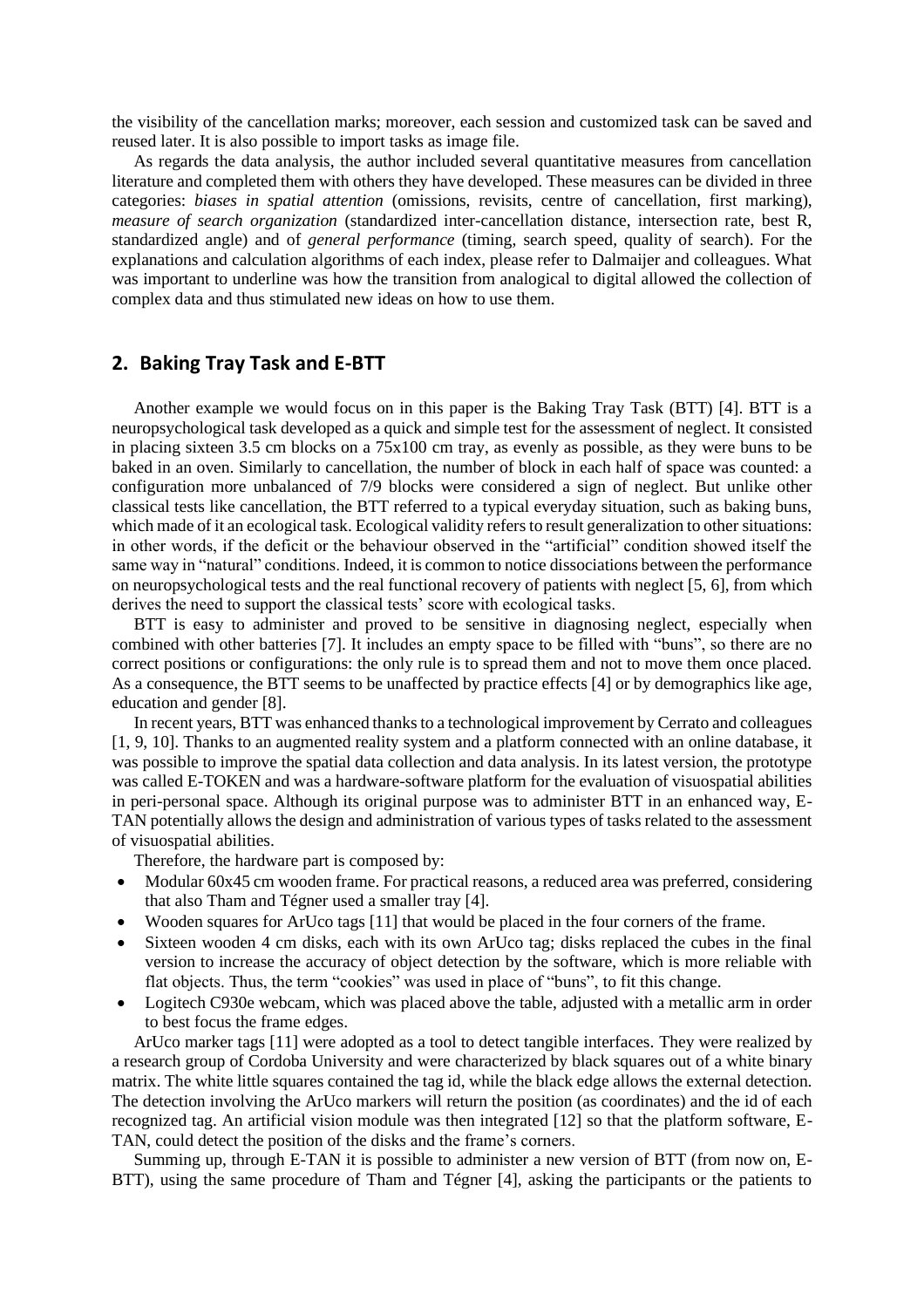spread the disks "as evenly as possible, as they were cookies to bake in an oven". The only rule was to use one disk at time with one hand and to avoid moving already placed disks. The camera above the table detected the tags and coordinates were calculated by the software. Obviously, the frame middle was aligned with the sagittal plane of the user.

Another innovation was represented by the online database which the software is synchronized to. This could allow the storage of potentially a great amount of data from different research teams. Once created an account, the user can download the .csv file containing all E-BTT and other tasks information connected to that account.

The data collected are then:

- Sixteen pairs of coordinates (in pixel);
- The sequence, frame by frame, of each "step", that is when the software correctly detected a disk;
- The timestamp of each disk.

The digital enhancement of the BTT allows now to carry out a more in-depth performance evaluation, not only counting the number of disks in one half or in the other, but also recreating the user's temporal sequence. In other words, it is now possible to study how the user has processed the available space and which strategy (if any) has been used to complete the task.



**Figure 1**: Some example figures of the apparatus. From top left, the Logitech camera, the screen from E-TAN platform, the disks with their ArUco tags, the available area (as the participant see it after completing the task).

## **2.1. Data analysis of the E-BTT data**

The number of studies analysing the new E-BTT data is still limited, as the final version is very recent [9]. In this paragraph, a short list of them is offered.

As in the original BTT, a first, simple analysis Cerrato and colleagues performed was to count how many disks were placed on the left and how many disks on right part of the space [9], in a sample of right brain damage patients. Within the same study, they also applied the formula from Facchin [8] of the Laterality Bias. This bias gives the idea, in percentage, of the right-left asymmetry. A cut-off of - 12.5% (rightward bias) and +18.7% (leftward bias) was used to discriminate neglect patients.

Moreover, the area available can be divided in quadrants, in order to study how the exploration started and ended. The quadrant analysis through Pearson's Chi Square was carried out on the first and the last disk's quadrant [12]. As for the beginning of disks placement, a preference for the upper part of the space was highlighted, while the sixteenth disk was usually placed in the bottom right quadrant. Similarly, Somma [13] and colleagues found out the trend to place the first disk in the upper left quadrant. Moreover, this study proposed to study pseudoneglect with the E-BTT. Pseudoneglect is the tendency to start spatial exploration slightly from the left [14] in several spatial task, like line bisection.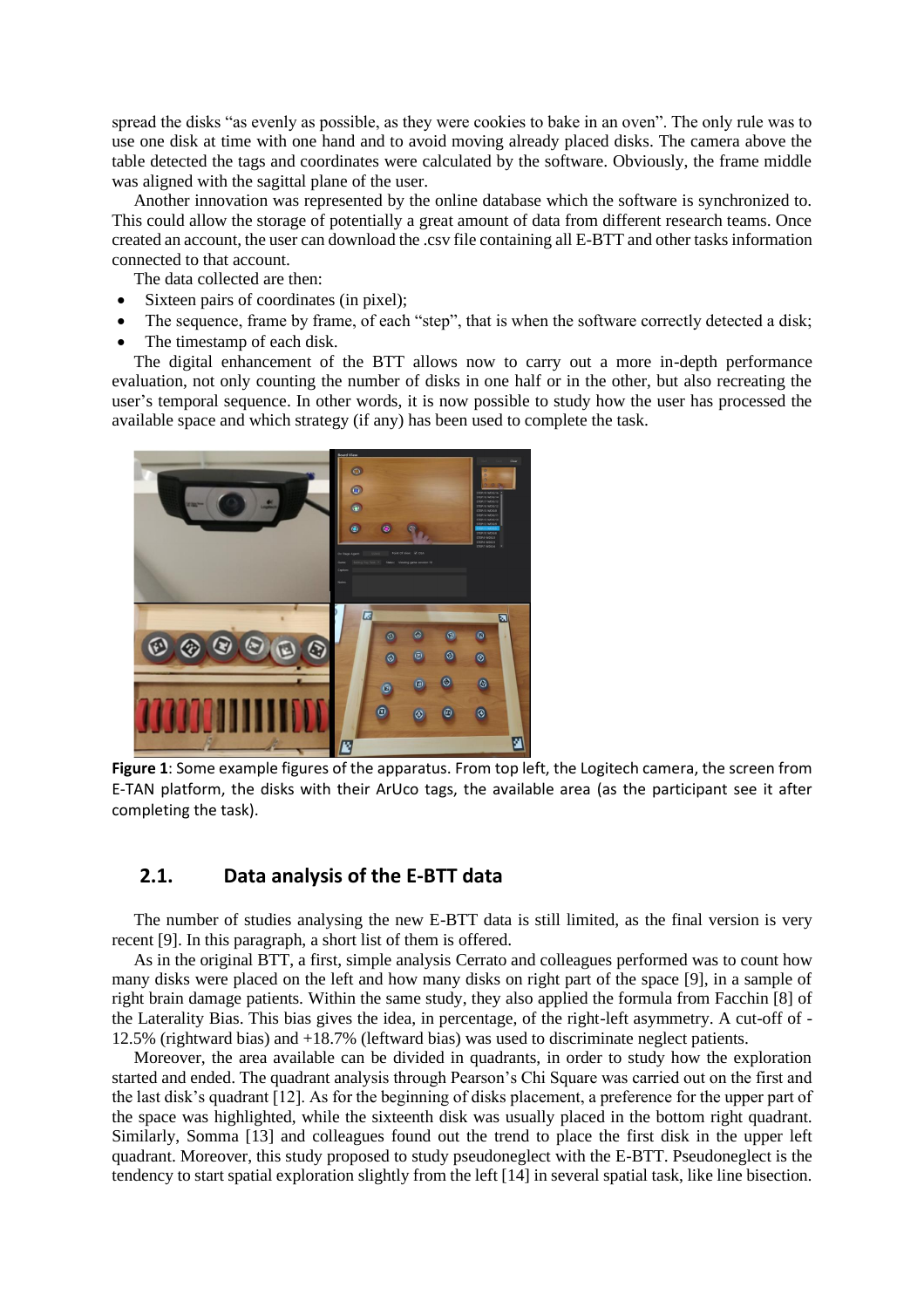This bias was found also in E-BTT [13], analysing the first disk's X coordinate and the mean of all disks' X coordinates.

E-BTT gives the possibility to recreate the disks' sequence, as said before. In one study was then performed a trajectory clustering analysis to find homogeneous clusters of strategies [15], in a sample of healthy undergraduate students. Three distinct groups emerged: a group in which subjects followed no clear plan; a second group which started from the right side and then went to the left; a third group of participants who tended to start from the left side.

Using the sequence described by the disks' positions, it was also possible to analyse the portion of the convex hull area delimitated by them [9]. In a sample of right stroke patients, this index proved to be sensitive to detect and discriminate patients from healthy subjects.

More recently, the spatial sequences resulting from the E-BTT were analysed through Euclidean Distances, calculated in two different ways [16]: between two different configurations (BD) and within the same configuration (WD). While BD proved to be useful to detect different groups of patterns, WD discriminated between organized and disorganized configurations.

### **3. Future directions: E-TAN ANALYST**

As previously mentioned, there has been a gradual transition from pen and paper to digital in the administration and personalization of cancellation tasks. Again, this provided scholars with new and richer information, like for example, reaction times. Starting from the coordinates of each sign and considering the path that goes from the first to the last of these marks, it was therefore possible to develop some indexes [17, 18]. These studies focused on visual search and its organization in patient with right hemisphere damage. Some author related a disorganized visual search to neglect deficits, but the issue is still controversial [17].

The use of these visual search organization indexes could be an interesting inspiration for the E-BTT data. Despite the differences with the cancellation task, the result of the E-BTT task consists of a series of coordinates too. This would allow us to hypothesize that these indexes used in literature can also be applied to the case of E-BTT. So far, spatiality (in particular laterality) was the only dimension to be investigated, through the analysis of the right-left asymmetry or the pseudoneglect. This was of course due to the original goal of the BTT task, the assessment of unilateral neglect. However, extending this horizon also to healthy subjects with the aim of studying neurotypical spatial cognition, it would be interesting to pay attention to this new construct as well.

Our goal was initially to look for visual search indexes in cancellation studies. These measures were brought together with the ones already used and some new calculations, inspired by the new information available. This work led to a long list of old and new indexes to be applied in future E-BTT research.

On this list, a first classification could be made between *spatial* indexes and *quality* indexes. The spatial indexes summarized where the disks have been arranged and are in turn divided into laterality (if calculated on the X coordinates) or verticality (calculated on the Y coordinates). The quality indexes, on the other hand, inform on *how* the disks were placed and therefore the organization of the spatial sequence. A short sample of these indexes is summarized in Table 1.

These measures would be very helpful in spreading a new light on spatial cognition studies. Not to mention that ensuring cut-offs that distinguishes between patients and healthy subjects would support clinician's work.

#### **Table 1**

Examples of indexes divided in types.

| <b>Name</b>              | Type    | What measures                        | <b>Authors</b>          | References |
|--------------------------|---------|--------------------------------------|-------------------------|------------|
| Quadrant<br>analysis $2$ | Spatial | 1x4 Chi Square on<br>disks placement | Cerrato et al.,<br>2020 | [12, 13]   |
|                          |         | frequencies                          | Somma et al.,           |            |
|                          |         |                                      | 2020                    |            |

<sup>2</sup> The quadrant analysis cannot be strictly considered an index. Nonetheless, it was included as an important measure of disks placement tendency.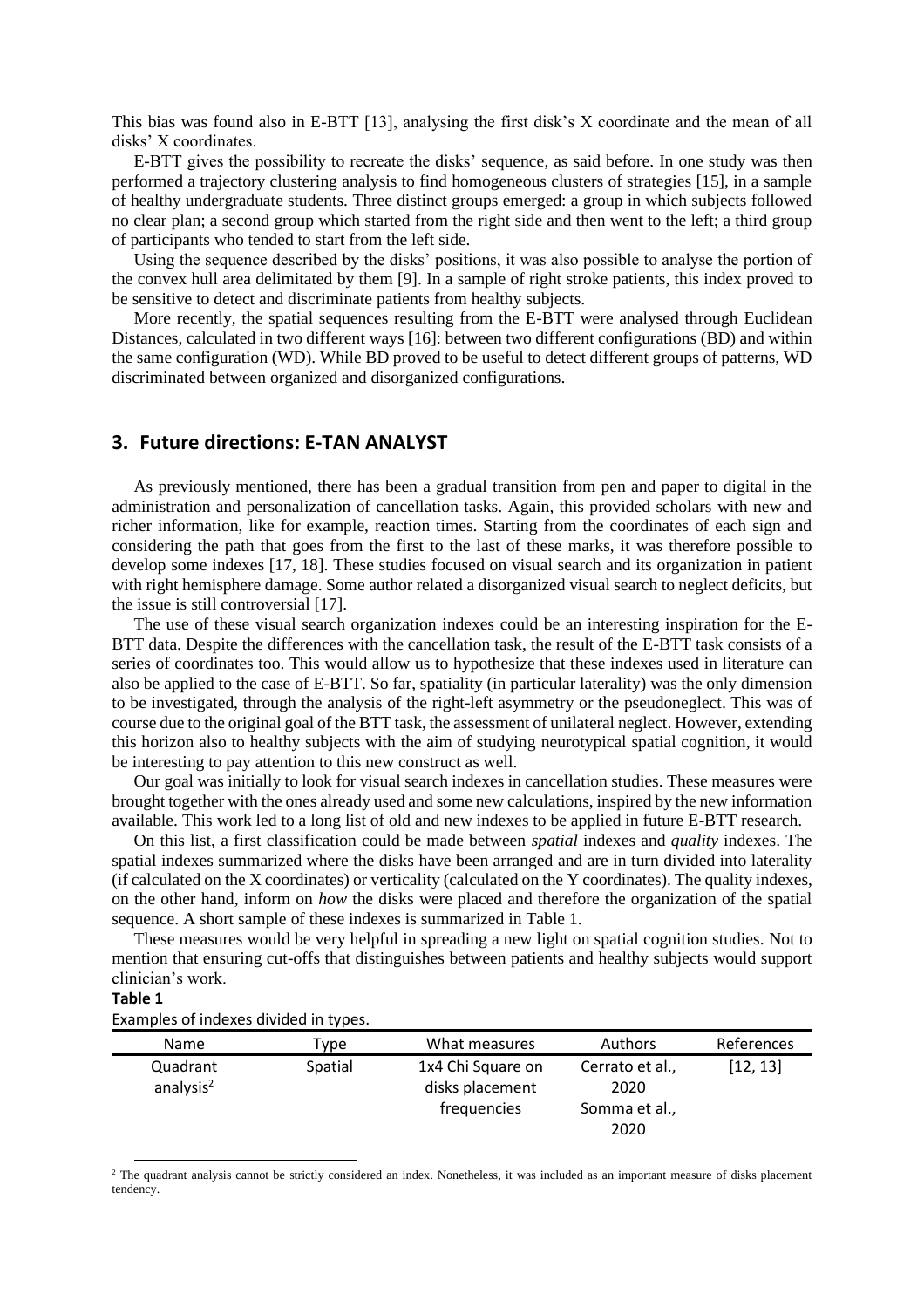| First X           | Laterality               | First disk's X      | Somma et al.,   | $[13]$ |
|-------------------|--------------------------|---------------------|-----------------|--------|
|                   |                          | coordinate          | 2020            |        |
| <b>First Y</b>    | Verticality <sup>3</sup> | First disk's Y      | None            |        |
|                   |                          | coordinate          |                 |        |
| <b>Total Area</b> | Quality                  | Proportion of space | Cerrato et al., | [9]    |
|                   |                          | occupied by the     | 2020            |        |
|                   |                          | convex hull         |                 |        |
|                   |                          | delimited by the    |                 |        |
|                   |                          | disks               |                 |        |

#### **3.1. E-TAN ANALYST**

Starting from these indexes, it is possible to imagine a digital tool that uses the cloud database and calculate them. This paragraph, therefore, will present the proposal for the design and then implementation of an application for the analysis of spatial and temporal data of the E-BTT: E-TAN ANALYST.

This need arises from the evidence that the calculation of the spatial and quality indexes mentioned above requires a considerable workload. It would certainly be a plus to have a tool capable of automatically calculating each index. Furthermore, in order to develop the potential of the database, that is to collect a large number of different sessions - potentially from different research groups - it will also be possible to develop a data dashboard able to show the distributions of the indexes as a function of the variables of interest.

In figure 2 we show a general overview of the software system.

Furthermore, E-TAN ANALYST means to be a data analysis app designed in order to have the elaborations of the individual sessions available, providing normative and ipsative assessment. Thanks to an authentication system, it will be possible to access one's analysis profile, or to create an account. The analysis can be carried out both on local data, uploading them from time to time; or by synchronizing the account with the cloud database. All sessions recorded in E-TAN will then be available, obviously divided by Id and type of task. At the time of the analysis, the user will be asked what type of processing they prefer (plot, spatial indexes and quality indexes) and if they prefer to download or view it in the main dashboard.

Here it will be possible to have an exhaustive summary of the measures for the specific session, as well as to make ipsative comparisons, with the past sessions of the same patient, or normative, comparing them with the aggregate data of the online database.

The application will preferably be developed with STELT, a software platform created by SMARTED s.r.l. [19]. STELT (Smart Technologies to Enhance Learning and Teaching) responds to the need for providing support to psychologists, educators, trainers and teachers. It is a very versatile platform, able to integrate with other programming languages thanks to its set of libraries. STELT has already been used with various learning applications, thanks above all to the possibility of creating an environment for gamification of tasks and the possibility of integrating the implementation of augmented reality systems with tangible interfaces.

Summing up, the prototype of E-TAN ANALYST could represent the possibility to establish a standardized procedure of data treatment and analysis for the E-BTT task.

<sup>&</sup>lt;sup>3</sup> Verticality indexes are specular to laterality ones. Note that there is no reference about them. This is because verticality has not been explored in these tasks, yet.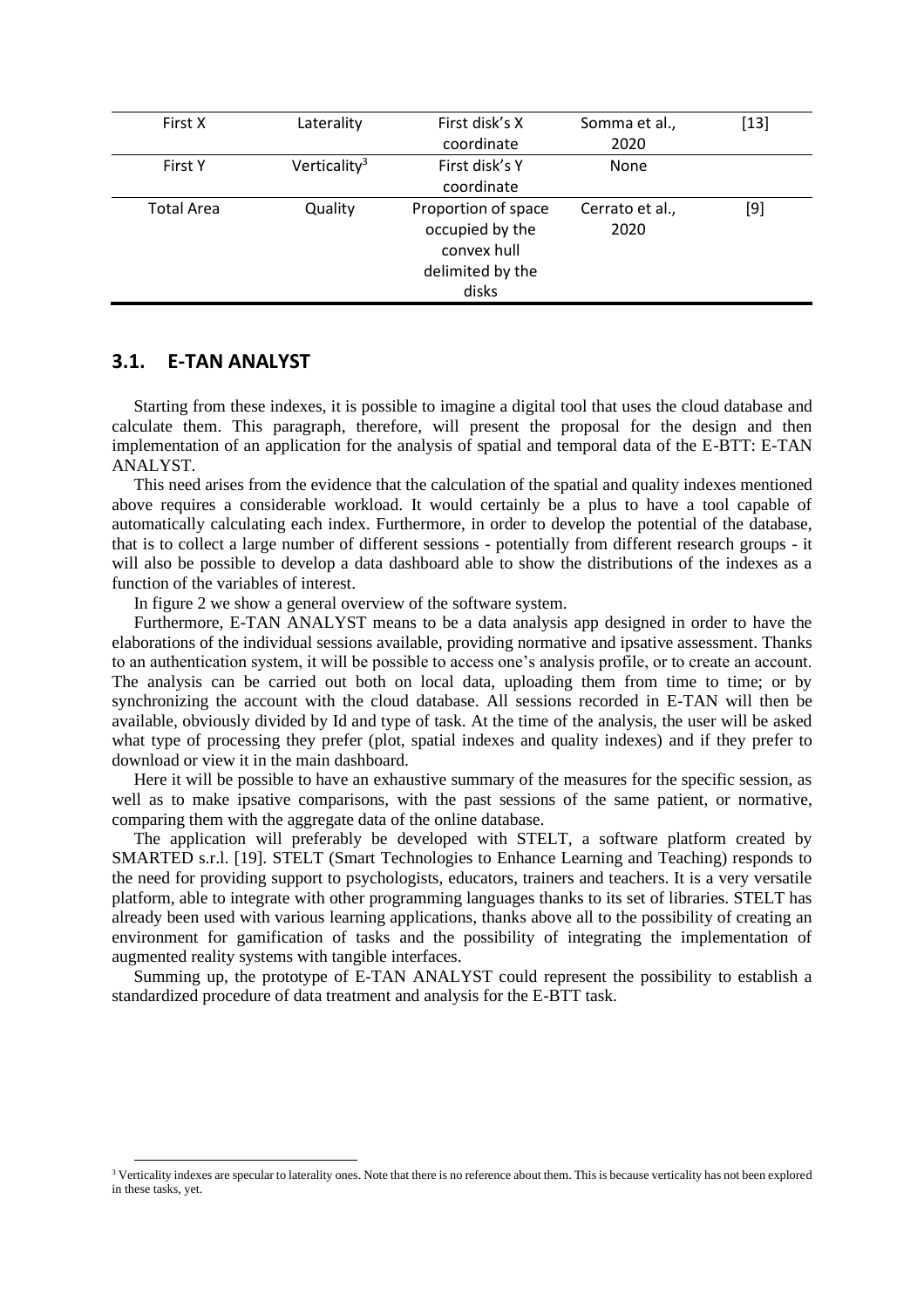

**Figure 2**: E-TAN ANALYST architecture

#### **4. Conclusion**

In this paper, new possibilities of data analysis for the spatio-temporal data from E-BTT task were explored. Some indexes were already used in classical BTT, mostly laterality ones. We proposed to complement them with verticality measure, calculated in the same way. Moreover, inspired by the visual search studies, other kinds of indexes were considered: quality indexes. Further validation and reflections about the use of these indexes will be needed, though. In particular, the structure we proposed in this paper should be verified through a Principal Component Analysis (PCA). Future studies will aim to that goal.

Once the use of these indexes would be well defined, they will be implemented in a software, E-TAN ANALYST, able to compute those measure automatically. This application would have the goal of analysing the E-TAN database data (or uploading them manually), giving scholars and clinician a standardized procedure of data analysis for this particular task.

Having a standardized data analysis protocol available would make it possible to fully exploit the potential of E-BTT. As it was designed, the E-BTT uses tangible interfaces to study the arrangement of objects in space. Moreover, thanks to the application of some indexes such as those of quality, it would also be possible to study the representation of the peri-personal space and the construction of cognitive maps.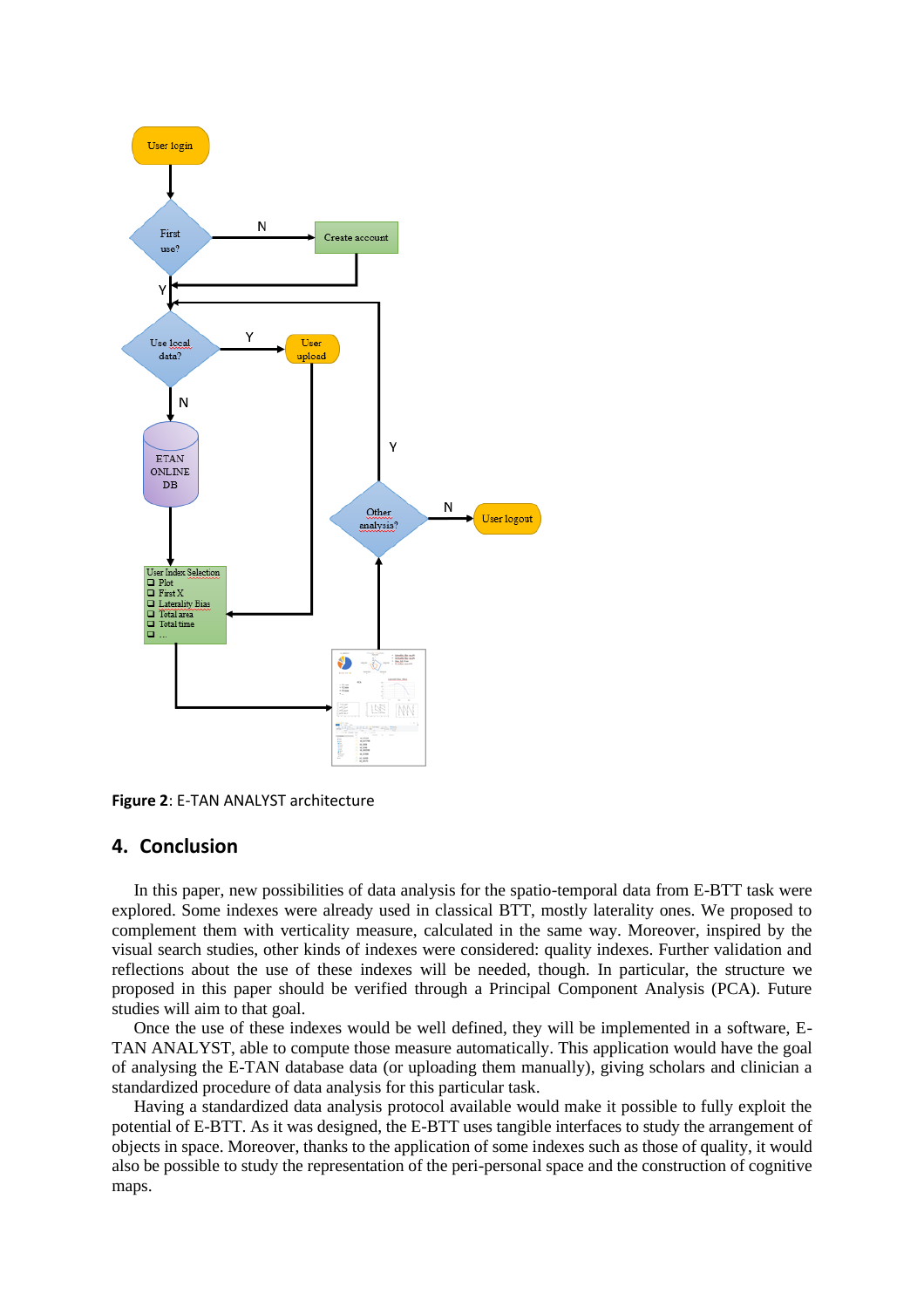These processes are obviously active and embodied in action, so that it was suggested that place cells activation depends not just on movement itself, but on the active role the animal (or the robot) has in the space [20]. Indeed, place cells were implied in building cognitive maps and their activation was selective to target area only when the subject was free to explore. Therefore, the selection of salient stimuli made by the agent is fundamental in these processes.

Summing up, the use of digital tools in psychological assessment and data analysis may have implication in our current understanding of spatial cognition.

## **5. Acknowledgements**

The first author's PhD scholarship has been supported by Programma Operativo Complementare Ricerca e Innovazione 2014-2020, funded by Italian Ministry for University and Research. This research was also funded by Programma per il Finanziamento della Ricerca di Ateneo (FRA), ASIA project.

For the remarkable work done at NAC laboratory, authors would like to thank Antonio Cerrato.

#### **6. References**

- [1] A. Cerrato, M. Ponticorvo, Enhancing neuropsychological testing with gamification and tangible interfaces: The baking tray task. In: J. M. Ferrández, J. R. Álvarez-Sánchez, F. de la Paz López, J. Toledo Moreo, H. Adeli (eds) Biomedical Applications Based on Natural and Artificial Computing. IWINAC 2017. Lecture Notes in Computer Science, vol 10338. Springer, Cham. [doi:10.1007/978-3-319-59773-7\\_16.](https://doi.org/10.1007/978-3-319-59773-7_16)
- [2] E. S. Dalmaijer, S. Van der Stigchel, T. C. W. Nijboer, T. H. W. Cornelissen, M. Husain, CancellationTools: All-in-one software for administration and analysis of cancellation tasks, Behav Res Methods, 47 (2014): 1065–1075. doi: 10.3758/s13428-014-0522-7.
- [3] A. D. Parton, P. A. Malhotra, P. Nachev, D. Ames, J. Ball, J. Chataway, M. Husain, Space reexploration in hemispatial neglect, NeuroReport, 17 (2006), 833–836. doi: 10.1097/01.wnr.0000220130.86349.a7.
- [4] K. Tham, R. Tegnér, The baking tray task: a test of spatial neglect, Neuropsychol Rehabil 6 (1996) 19–26.
- [5] P. Azouvi, The ecological assessment of unilateral neglect, Ann Phys Rehabil Med 60 (2017) 186– 190. [doi:10.1016/j.rehab.2015.12.005.](https://doi.org/10.1016/j.rehab.2015.12.005)
- [6] Y. Takamura, M. Imanishi, M. Osaka, S. Ohmatsu, T. Tominaga, K. Yamanaka, et al., Intentional gaze shift to neglected space: a compensatory strategy during recovery after unilateral spatial neglect, Brain 139 (2016) 2970–2982.
- [7] P. Appelros, G. M. Karlsson, A. Thorwalls, K. Tham, I. Nydevik, Unilateral neglect: Further validation of the Baking Tray Task, J Rehabil Med 36 (2004) 258–261. doi: 10.1080/16501970410029852.
- [8] A. Facchin, N. Beschin, A. Pisano, C. Reverberi, Normative data for distal line bisection and baking tray task, Neurol Sci 37(2016) 1531–1536. doi: 10.1007/s10072-016-2626-6.
- [9] A. Cerrato, D. Pacella, F. Palumbo, D. Beauvais, M. Ponticorvo, O. Miglino, P. Bartolomeo, E-TAN, a technology-enhanced platform with tangible objects for the assessment of visual neglect: A multiple single-case study, Neuropsychol Rehabil (2020). doi: 10.1080/09602011.2020.1762671.
- [10] C. Gentile, A. Cerrato, M. Ponticorvo, Using technology and tangible interfaces in a visuospatial cognition task: The case of the Baking Tray Task, in: O. Miglino, M. Ponticorvo, Proceedings of the First Symposium on Psychology-Based Technologies, Naples, Italy, 25-26 September, 2019, CEUR Workshop Proceedings, 2524.
- [11] S. Garrido-Jurado, R. Muñoz-Salinas, F. J. Madrid-Cuevas, M. J. Marín-Jiménez, Automatic generation and detection of highly reliable fiducial markers under occlusion, Pattern Recogn 47 (2014) 2280–2292. doi: 10.1016/j.patcog.2014.01.005.